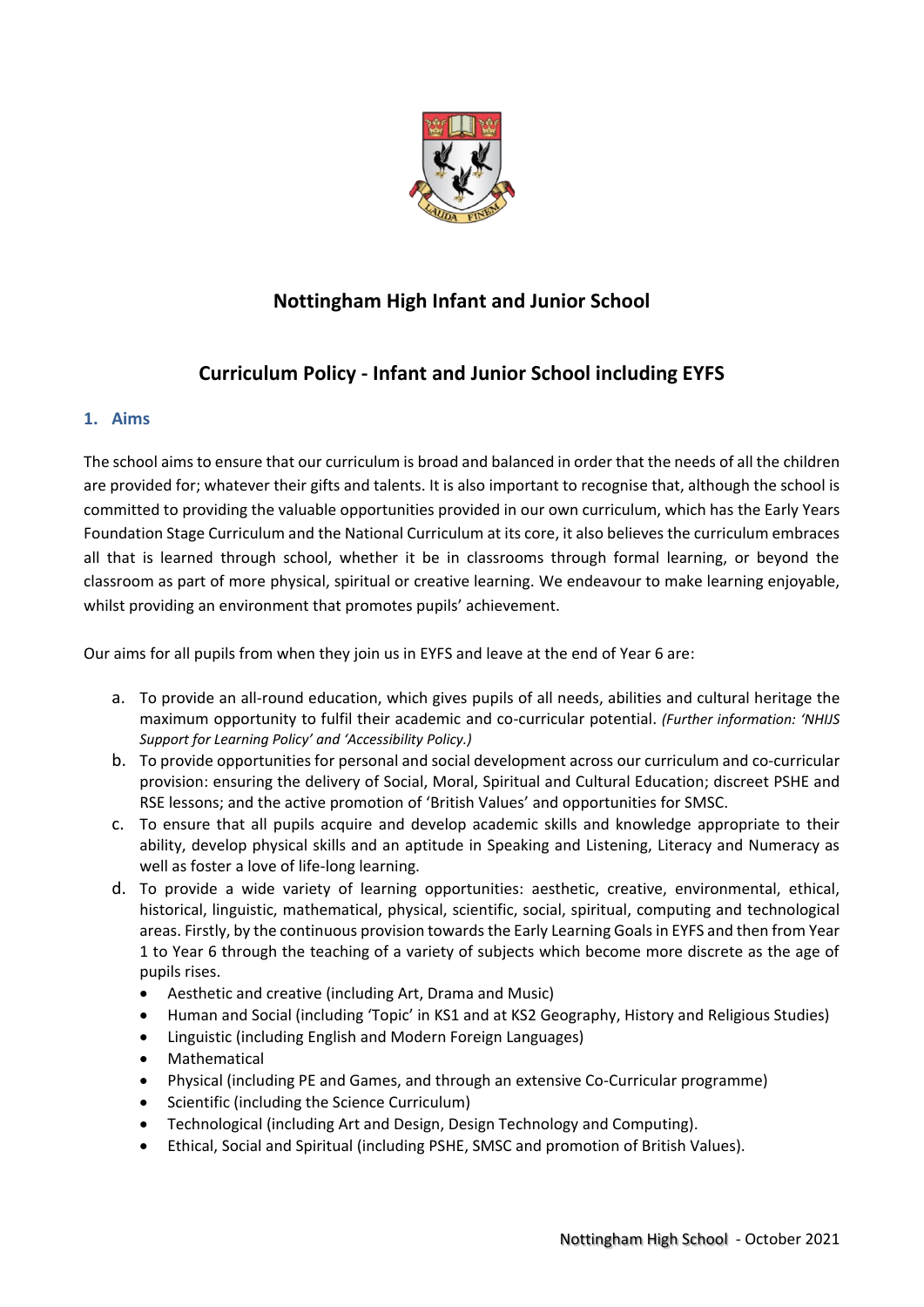- e. To provide a curriculum that is: relevant to the needs of pupils; provides continuity and progression of learning; has intrinsic merit; is sufficiently flexible to allow for future modification and fosters the ability to develop and communicate independent thought and ideas. The Curriculum aims to enable pupils to study a wide range of different subjects and skills enabling them to be "Secondary Ready".
- f. To reinforce the following features of the School: the vibrant atmosphere within the School as a whole, the support given to students inside and outside the classroom by highly qualified, committed and talented staff and the positive benefits of wide social access and diversity within the School community.
- g. Alongside the commitment to academic excellence, the curriculum should support our strong pastoral ethos to: promote respect and tolerance for the individual and individuality; encourage the development of individual passions and enthusiasms both curricular and extra-curricular; develop the capacity for independent thinking and learning; foster resilience to extremism; develop the qualities of leadership; explore creativity; develop appropriate risk-taking and responsiveness in order that each pupil is prepared for the obligations, challenges and also the opportunities of adult life.
- h. The school also ensures that staff deliver a wide variety of topics employing a wide and varied bank of resources without discriminating unlawfully. In doing this the school aims to ensure:
	- a. it maintains a culture of equality in which students protected characteristics do not experience unlawful discrimination.
	- b. the curriculum does not undermine the fundamental British values of democracy, the rule of law, individual liberty, and mutual respect and tolerance of those with different faiths and beliefs

## **Covid 19**

During this period of uncertainty, within this document any aspect of teaching may be delivered in school or in a remote format. If individuals or small groups of children need to self-isolate or the school may need to revert to a mix of remote and in school learning or to a fully remote school then separate plans are in place for this that give guidance to staff, parents and pupils. *(Further Information: Self Isolation and Home Learning Guidance)* as per the DfE guidance. We acknowledge that for our youngest learners there will need to be a higher level of support from parents and other carers to aid access to home learning but that should not be a substitute for teaching and that direct teaching via a video meet lessons is a vital part of the education we offer.

## **2. Curriculum Phases**

## **The Early Years Foundation Stage**

The Early Years Foundation Stage covers the period of education from birth to the end of the academic year in which a child reaches five years of age. At Nottingham High Infant School, the pupils will complete this final year of their "Foundation Stage" in Reception Class. The curriculum, by which we mean the learning and development undertaken by every child in this key stage, is planned in accordance with the 'Statutory Framework for the Early Years Foundation Stage March 2021' and supplemented by the non-statutory guidance in 'Development Matters' July 2021 and 'Birth to 5 Matters' March 2021. There are seven clear areas of learning:

- i. Personal, Social and Emotional Development
- ii. Communication, Language
- iii. Physical Development
- iv. Mathematics
- v. Literacy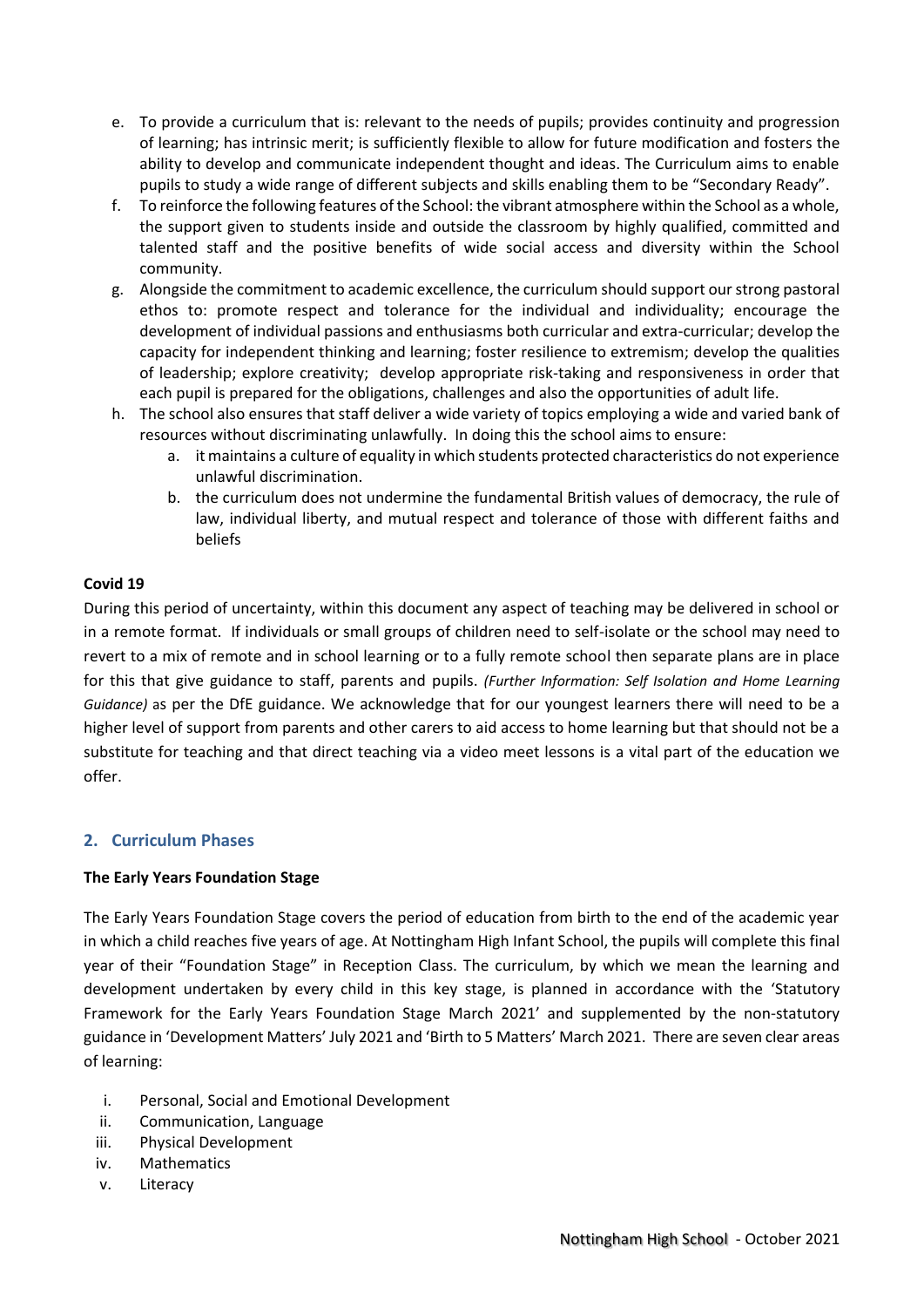- vi. Understanding of the World
- vii. Expressive Arts and Design

All areas of learning are important and inter-connected. The first three are the PRIME areas which are crucial for igniting the pupils' curiosity and enthusiasm for learning, and building on their capacity to learn from relationships. Areas four to seven are the SPECIFIC areas, where the PRIME areas are strengthened and applied. In planning and guiding pupil's activities, we reflect on the different ways children learn. The three characteristics of effective teaching and learning are:

Playing and exploring Active learning Creating and Thinking Critically

*(Further information: 'NHIJS EYFS Guidance' Document.)*

#### **Key Stage 1: Years 1 and 2**

At Key Stage 1, a more formal curriculum is introduced which is divided along more traditional subject lines. Class teachers are responsible for teaching most subjects but subject specialist teachers are employed in Modern Foreign Languages, Music and some Physical Education. The learning objectives of the Key Stage 1 curriculum are based on the 2014 National Curriculum but are not confined by its suggested content. Long and Medium Term plans are set out in Year Group subject Google Classrooms and whole school continuity and progression is monitored by the subject leaders. *(Further Information: NHIJS Subject Guidance Documents.)*

#### **Key Stage2: Years 3-6**

At the Junior Section of Nottingham High Infant and Junior School there is a greater emphasis on subject specialist teaching particularly in Years 5 and 6. The subjects taught are: Maths, English, Science, Art & Design and Technology, Humanities, Computing, Music & Drama, Physical Education & Games, MFL and Personal, Social and Health Education (PSHE – which encompasses RSE). Year 6 also have the opportunity to study Food Technology and Philosophy for Children. The learning objectives of the Key Stage 2 curriculum are based on the 2014 National Curriculum but are not confined by its suggested content. Long and Medium Term plans are set out in Year Group subject Google Classrooms and whole school continuity and progression is monitored by the subject leaders. *(Further Information: NHIJS Subject Guidance Documents.)*

#### **3. Class Trips, School Outings and Invited Guests**

Class trips, school outings and invited guests provide pupils with invaluable experiences which they cannot always gain in the classroom. This includes both day and residential trips and aims to provide as wide an educational experience as possible.

#### **4. Homework**

Purposeful homework is used, age appropriately, to reinforce skills learnt in school, foster a love of learning and a thirst for knowledge and above all to raise academic attainment. The amount and complexity of the tasks set increases according to age. Teaching staff set regular homework, check that it has been done and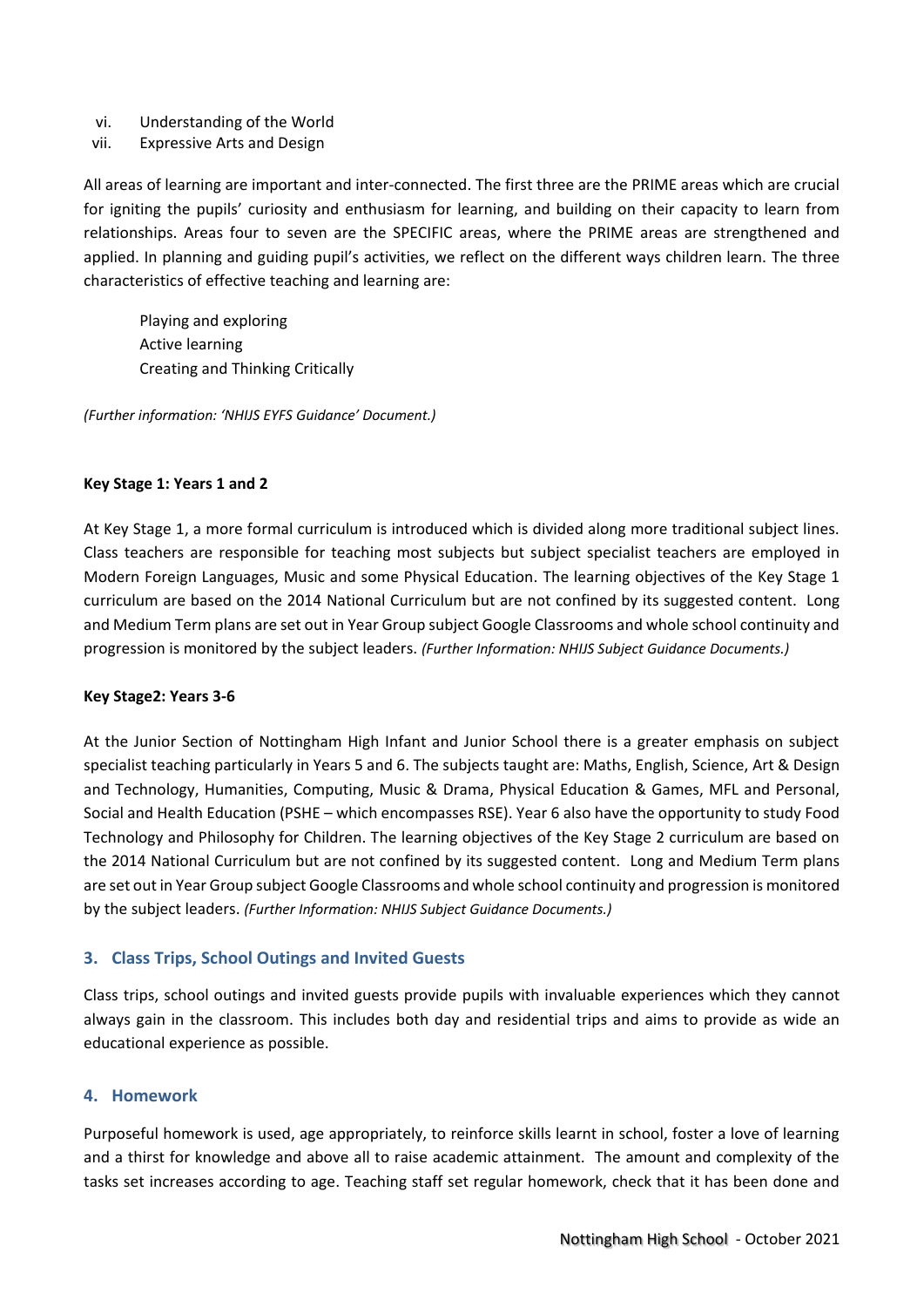assess it critically to direct students towards making further progress. Staff will set all homework on Google Classroom which parents can then access via their child's log-in.

## **5. Personal, Social, Health, Economic Education (PSHE) and Careers**

Throughout their time in the Infant and Junior School the pupils enjoy a comprehensive programme of PSHE which is appropriate to their age and needs. Responsibility for developing and implementing this programme rests with the Deputy Head (Pastoral), the Phase Leaders and the Key Stage PSHE Co-ordinators. PSHE is delivered through a dedicated weekly lesson following the Jigsaw scheme which builds skills and ideas year on year with a whole school focus each half term. The RSE curriculum is delivered mainly through PSHE sessions (some parts in KS2 Science). These themes are further explored during form time and assemblies and reinforced, where appropriate, throughout the curriculum.

Whilst the pupils in the Infant and Junior School do not receive any specific careers advice we try to highlight to the children as many different opportunities as possible. We encourage visits from parents and other members of the community to share their passions and expertise with the pupils and talk about their work.

#### **6. Special Educational/Learning Difficulties and Disabilities**

All staff are responsible for ensuring that the learning needs of all pupils are met across all of the curriculum. The Infant and Junior School supports children who have been identified as having special education needs [SEN] and those with learning difficulties and/or disabilities [LDD], referred to as SEND. The School's provision in this respect is coordinated by the Learning Support Co-ordinator in Infant and Junior School who works closely with the Deputy Head [Academic]. *(Further Detailed Information: NHIJS Learning Support Policy.)*

Where a pupil has an Educational Health Care Plan (EHC Plan) [statutory assessment], the Learning Support Co-ordinator will liaise with teachers to ensure that the education received fulfils its requirements. Though it is not the responsibility of the School to review EHC plans annually, the Learning Support Co-ordinator will endeavour to ensure that, for any student with an EHC, their Local Authority has conducted a review. It is the policy of the School that where a pupil has a recognised learning difficulty or disability, the Learning Support Team will include the student's name in the SEND/LDD Register and provides copies of individual student learning support records for subject teachers. These records include Individual Education Plans (IEPs) and Pupil Passports. *(Further Detailed Information: NHIJS Learning Support Policy.)*

Pupils in the Infant and Junior school are not regarded as having a learning difficulty solely because the language or form of language of the home is different from the language in which they are or will be taught. Pupils English ability is assessed on admission but this does not preclude them from needing specific support and careful tracking of progress. Children are identified and tracked by the Learning Support Co-ordinator who is able to guide staff in their 'Quality Teaching First' approach to supporting any learner who may experience delays in learning English or have difficulties accessing the wider curriculum. *(Further Detailed Information: NHIJS Learning Support Policy.)*

## **7. Gifted and Talented**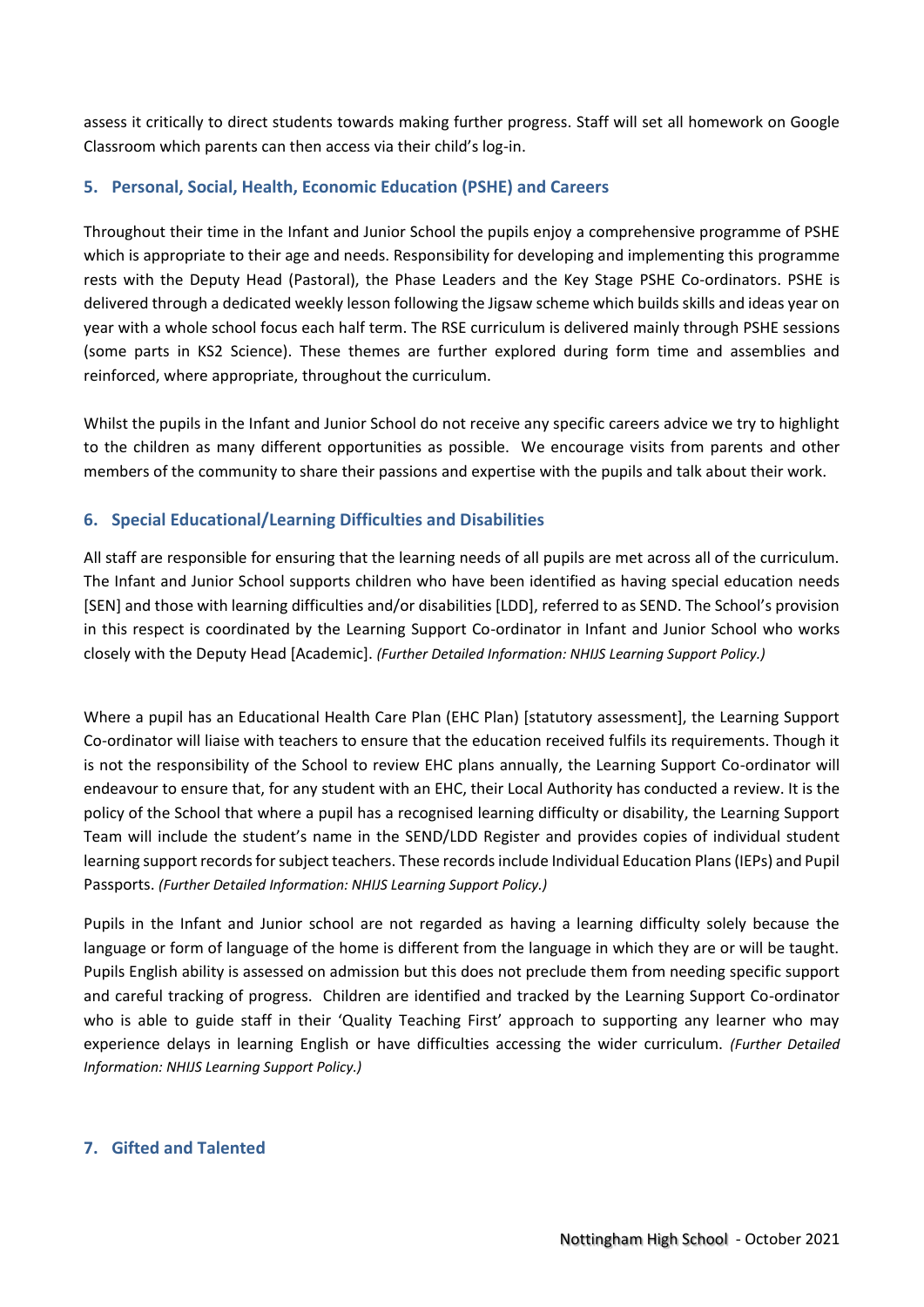All pupils in the Infant and Junior School are challenged to maximise their learning across the curriculum and encouraged to understand that learning is limitless. All staff focus on the ability to stretch and challenge the pupils they are teaching and carefully plan opportunities both inside and outside the classroom. Subject coordinators are responsible for ensuring that there is suitable planning for our most able learners and that opportunities outside of the classroom are encouraged to further deepen learning or spark interest and excitement. The Learning Support Co-ordinator alongside the Infant and Junior School staff identify children who demonstrate abilities and skills at the very top of their year group and ensure that their needs are catered for.

## **8. Leadership and Management**

The Deputy Head (Academic) is responsible for the Curriculum at Nottingham High Infant and Junior School and reports directly to the Infant and Junior Head on all academic matters. The DH(Ac) has a comprehensive overview across the entire curriculum across all subjects and Key Stages. They are responsible for the sections of the Whole School Development Plan relating to the curriculum at NHJS.

The Deputy Head (Academic) directs and guides the Key Stage Leaders, Heads of Department and Subject Coordinators in their leadership and management of the Curriculum. An annual report is submitted which contains a review of the previous Key Stage or Subject Development plan and a new development plan. There are weekly management meetings between the Deputy Heads and the Heads of Key Stages (Phase Leaders) and Learning Support as well as regular meetings with Heads of Department and Subject Co-ordinators.

The Key Stage Leaders, Head of Departments and Subject Co-ordinators, under the guidance of the Deputy Head (Academic), are expected to:

- have a comprehensive overview of their key stage or subject within the Infant and Junior School curriculum.
- lead by example in the way they teach in their own classrooms.
- regularly review long and medium term plans to ensure effective continuity and progression and that the delivery of the curriculum is in line with the agreed aims of the School.
- advise the Deputy Head (Academic) on all matters pertaining to their key stage or area of the curriculum and to bring to their attention areas where any shortcomings impinge on the teaching and learning within the School.
- be involved in the development of School Policies, Guidance and Schemes of Work.
- work co-operatively with the Learning Support Coordinator in providing advice and support for staff.
- prepare, organise and lead INSET, with the support of the Deputy Head (Academic).
- monitor the delivery of their subject by:
	- Lesson Observations-to monitor, evaluate and develop the teaching and learning taking place in each curriculum subject.
	- **EXECT** *Work Scrutiny* to ascertain the level of knowledge, skill and understanding in pupils' work and to evaluate the effectiveness of our Marking Guidance.
	- **■** *Moderation activities* to ensure that consistent judgements of attainment and progress are made within departments and across all key stages.
	- **Pupil Interviews-**A selection of pupils are interviewed to discuss their views, skills, knowledge and understanding of each curriculum subject.
	- *Evaluation of Assessment Data - to better understand individual, cohort and departmental progress.*
- ensure continuity and progression across their subject by forging strong links between the staff of different key stages within the Infant and Junior School as well as with the relevant department in the Senior School.